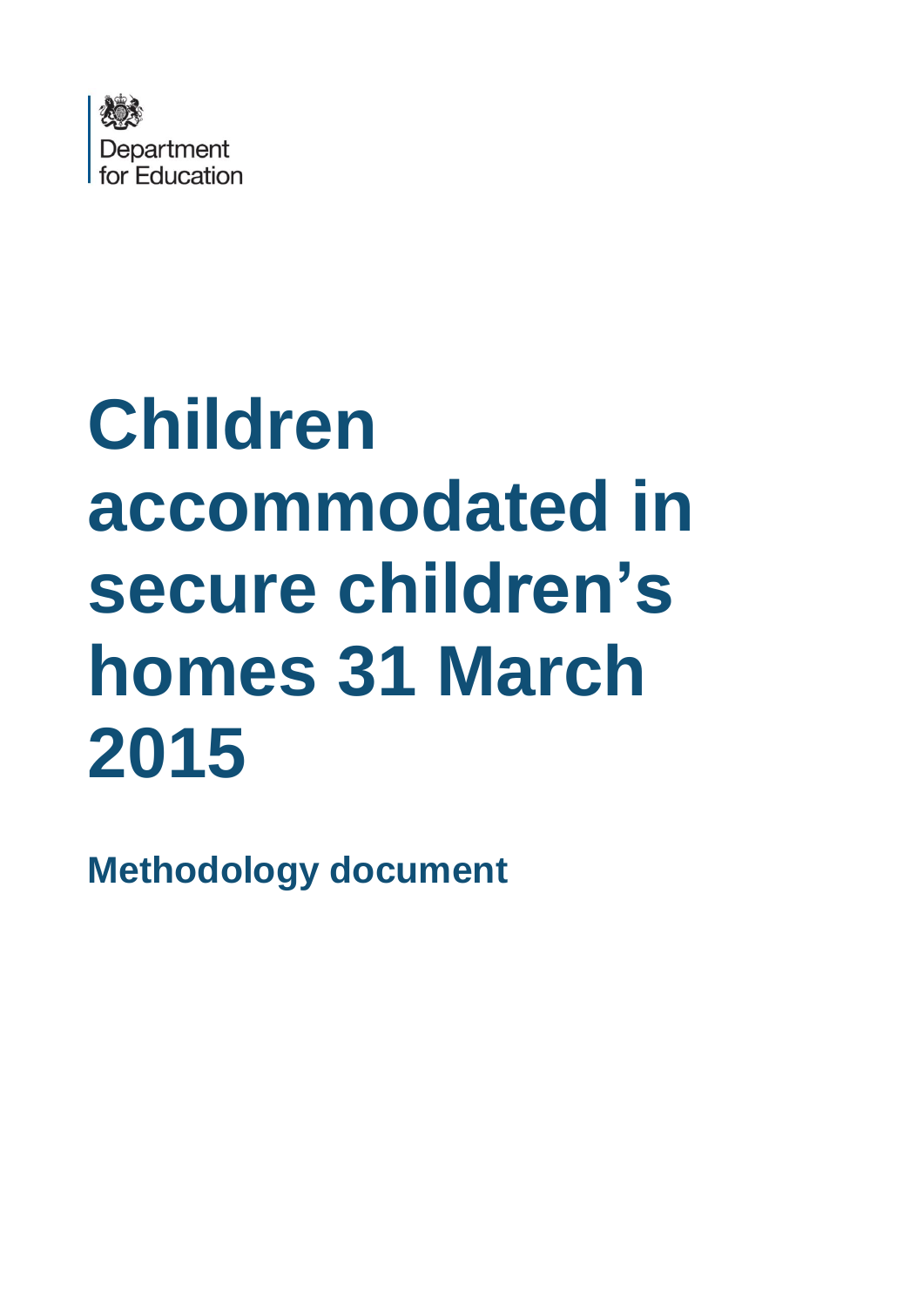## **Contents**

| Background                                         | 3 |
|----------------------------------------------------|---|
| Methodology                                        | 5 |
| Data cleaning                                      | 5 |
| Data processing                                    | 6 |
| <b>Production of Statistical First Release</b>     | 6 |
| Process Map                                        | 8 |
| Annex A: Secure Accommodation Data Collection Form | 9 |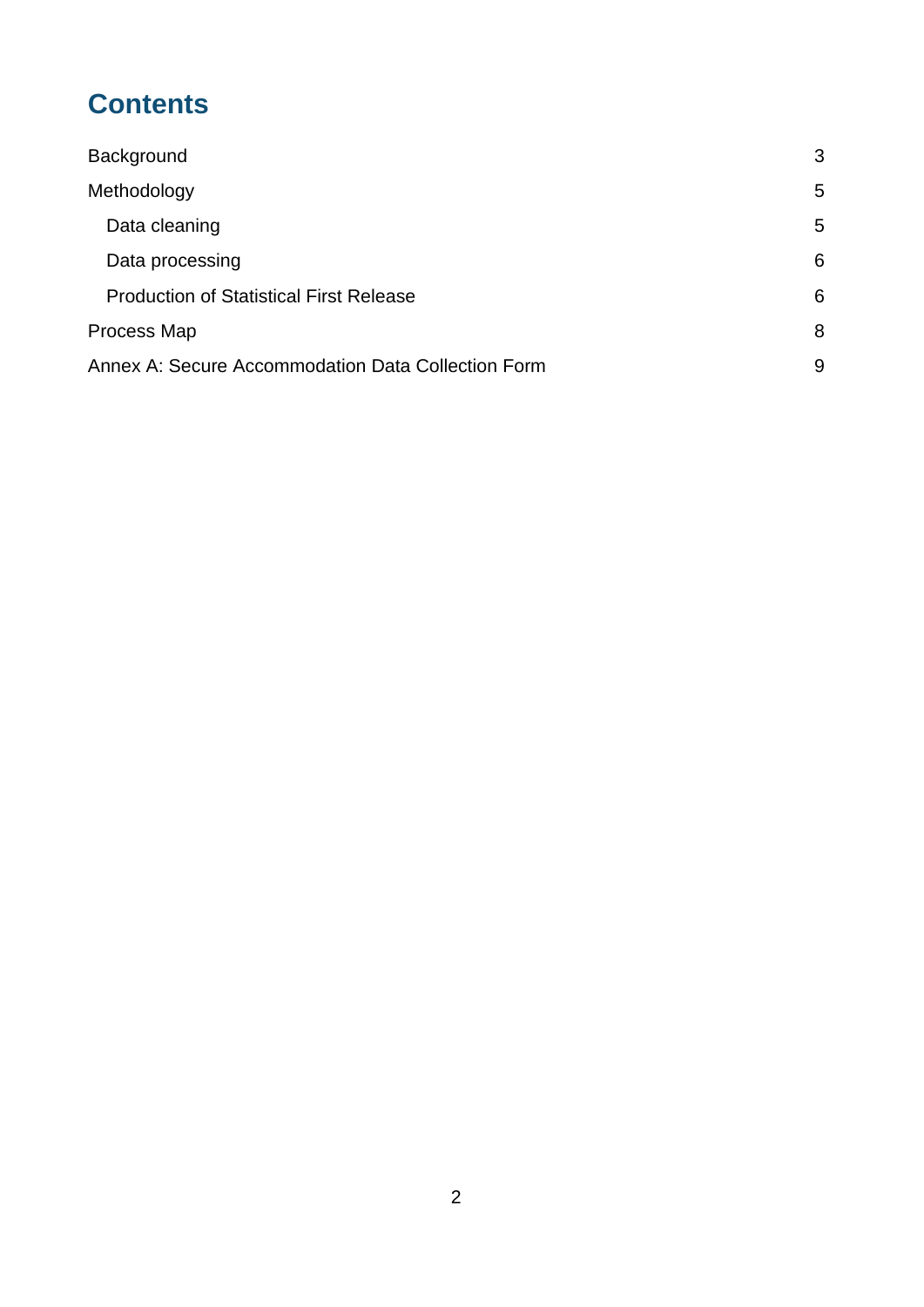# <span id="page-2-0"></span>**Background**

| Three types of<br>secure<br>accommodation | In England and Wales there are three types of secure<br>accommodation in which children and young people can be<br>placed. These are young offender institutions, secure training<br>centres and secure children's homes. This statistical first<br>release provides figures on children accommodated in secure<br>children's homes. Information has been derived from<br>statistical data reported to the Department by all secure<br>children's homes in England and Wales that were open at 31<br>March 2015 along with historical data from previous years'<br>collections. Data on young offender institutions and secure<br>training centres are published separately; see related<br>information section of the accompanying quality and uses<br>document which is available on the publication webpage.                                                                                                                                                                                                                                                                                                                                                                                                                                                                                                                                        |
|-------------------------------------------|--------------------------------------------------------------------------------------------------------------------------------------------------------------------------------------------------------------------------------------------------------------------------------------------------------------------------------------------------------------------------------------------------------------------------------------------------------------------------------------------------------------------------------------------------------------------------------------------------------------------------------------------------------------------------------------------------------------------------------------------------------------------------------------------------------------------------------------------------------------------------------------------------------------------------------------------------------------------------------------------------------------------------------------------------------------------------------------------------------------------------------------------------------------------------------------------------------------------------------------------------------------------------------------------------------------------------------------------------------|
| Secure children's<br>homes                | Secure children's homes provide care in a secure setting for<br>the most vulnerable looked after children and young<br>offenders with challenging and complex needs, including<br>sometimes severe behavioural and emotional difficulties.<br>Children are placed into the homes either by their local<br>authority (a "welfare placement") or via the youth justice<br>system (a "justice" placement). There are 14 secure<br>children's homes in England; 13 are managed by local<br>authorities and one by a charity (Nugent Care). Although<br>only 13 local authorities run secure children's homes, almost<br>all authorities have an occasional but compelling need to<br>commission secure welfare placements. There is one secure<br>children's home in Wales which is managed by the local<br>authority. Of the 14 English homes, 6 provide welfare places<br>only and the remainder provide both welfare and youth justice<br>places. Placements for sentenced children are commissioned<br>by the Youth Justice Board (YJB), whereas placements for<br>children requiring detention on welfare grounds under Section<br>25 of the Children Act 1989 are commissioned on a spot-<br>purchase basis by individual local authorities. The secure<br>children's homes website has further information on the 15<br>homes included in this SFR. |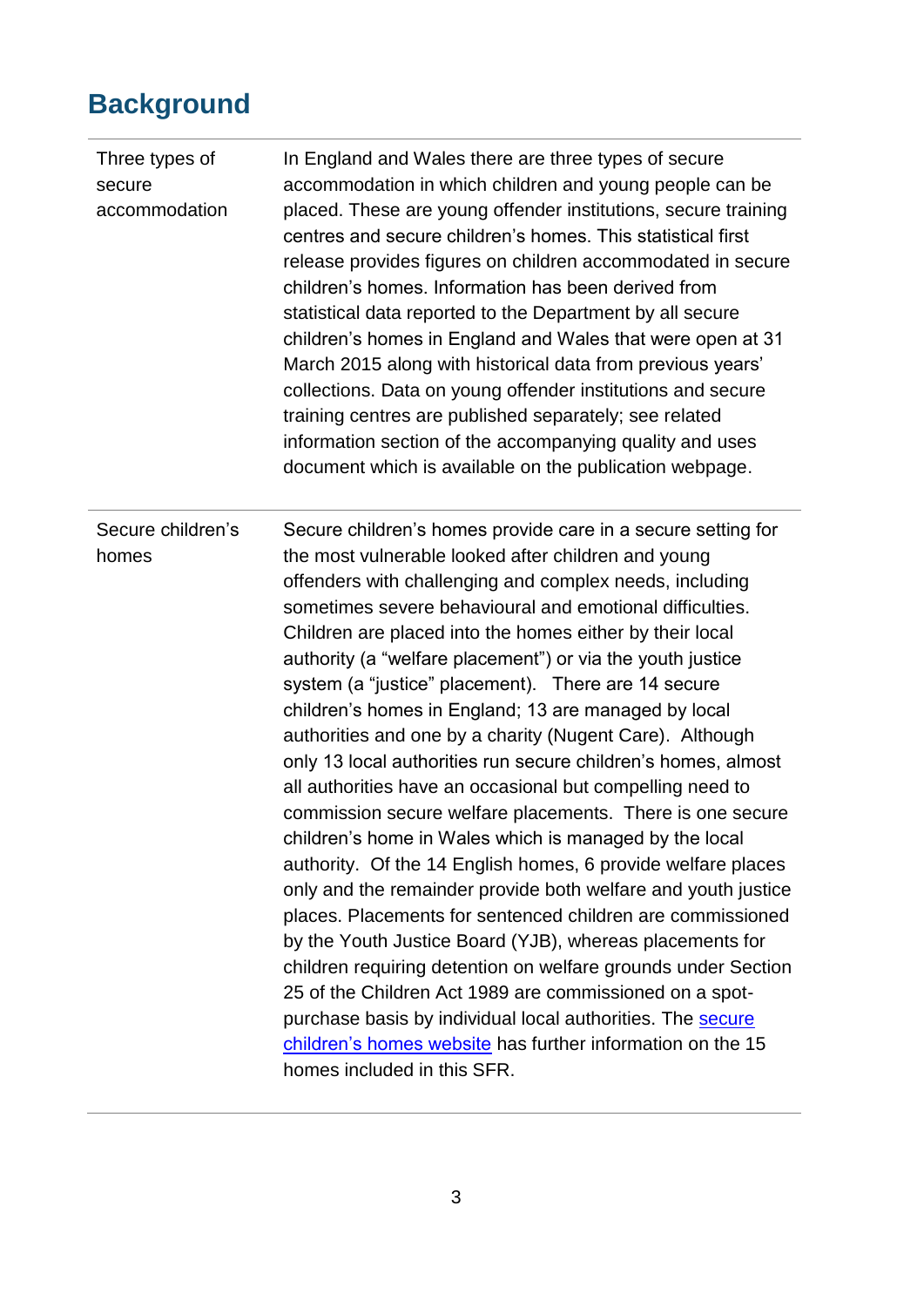| Steady decline in<br>the number of<br>secure children's<br>homes | New approaches to managing very troubled children have<br>influenced demand for these very complex, high maintenance<br>services and local authorities have gradually withdrawn from<br>direct provision of secure accommodation. This has resulted<br>in a steady decline in the numbers of secure children's homes<br>over the last 10 years such that those remaining are not<br>evenly distributed throughout English regions. At present, any<br>decision to establish a new secure children's home would be<br>for local authorities or other potential providers (private or<br>voluntary) based on their assessment of the future market for<br>these highly specialised services.                                                                                                                                                                                                                                   |
|------------------------------------------------------------------|------------------------------------------------------------------------------------------------------------------------------------------------------------------------------------------------------------------------------------------------------------------------------------------------------------------------------------------------------------------------------------------------------------------------------------------------------------------------------------------------------------------------------------------------------------------------------------------------------------------------------------------------------------------------------------------------------------------------------------------------------------------------------------------------------------------------------------------------------------------------------------------------------------------------------|
| Placement of<br>children in secure<br>children's homes           | Many factors are taken into account when determining<br>whether a child is sent to a secure children's home or another<br>type of secure accommodation. Children under 12 who<br>commit serious offences will always be sent to a secure<br>children's home; but for older children the Youth Justice<br>Board will take account of their vulnerability, based on what is<br>known about their mental health, emotional and cognitive<br>development etc. Whilst there is a preference for placing<br>children within travelling distance of their families, the<br>geographical distribution of secure children's home will often<br>mean that this is not possible. Further, some secure<br>children's homes have developed expertise in managing<br>certain kinds of behaviour and these specialisms will also<br>need to be taken into account in determining the most<br>appropriate placement for an individual child. |
| <b>England and Wales</b>                                         | The statistical first release contains information for both<br>England and Wales due to a long-standing agreement with<br>the Welsh Government that DfE will report on the single<br>secure children's home in Wales. The combined figures for<br>England and Wales are presented as the main figures, as<br>cross-border placements mean that Welsh children may be<br>accommodated in English secure children's homes and vice<br>versa. Figures for England are available separately in the<br>statistical first release.                                                                                                                                                                                                                                                                                                                                                                                                 |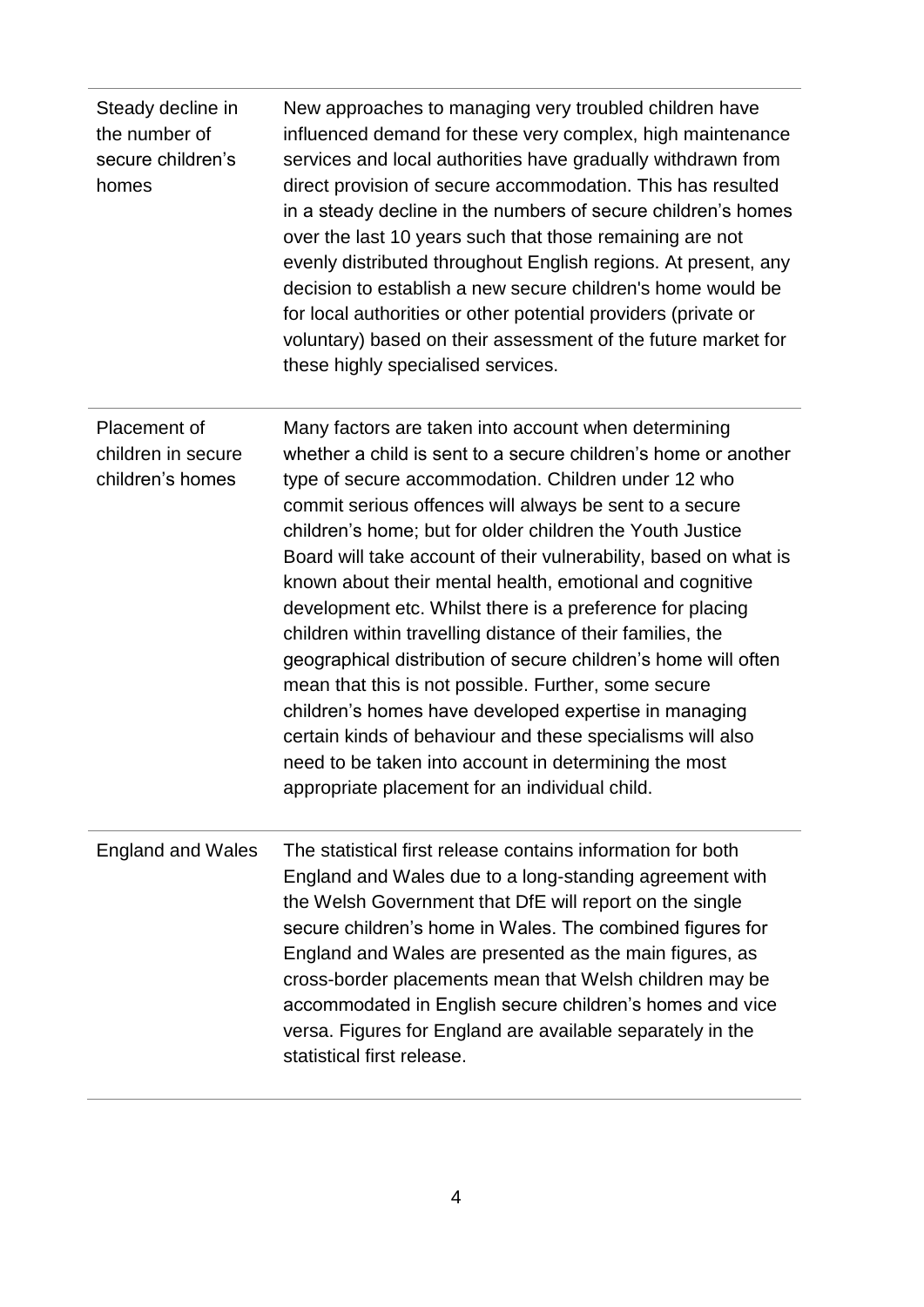# <span id="page-4-0"></span>**Methodology**

The secure homes return their data as at 31 March to DfE via a data collection form, a copy of which can be found at Annex A. This form collects information on eight areas:

- 1. Number of approved places (Item 1)
- 2. Number of places in use or available for use (Item 2)
- 3. Number of approved places contracted to the Youth Justice Board (YJB) (Item 3)
- 4. Number of children accommodated (Item 4)
- 5. Sex of children (Items 5a and 5b)
- 6. Age of children (Items 6a-h)
- 7. Length of stay (Items 7a-f)
- 8. Type of placement (Items 8a-c)

## <span id="page-4-1"></span>**Data cleaning**

A number of validation checks are carried out on the data once it is returned to DfE:

- The number of places in use or available for use (Item 2) should be less than or equal to the number of approved places (Item 1)
- The number of approved places contracted to the YJB (Item 3) should be less than or equal to the number of approved places (Item 1)
- The number of children accommodated (Item 3) should be less than or equal to the number of approved places (Item 1) and the number of places in use or available for use (Item 2)
- The total number of males (Item 5a) and females (Item 5b) should be equal to the number of children accommodated (Item 4)
- The total number of children in each age group (Items 6a-h) should be equal to the number of children accommodated (Item 4)
- The total number of children by length of stay (Items 7a-f) should be equal to the number of children accommodated (Item 4)
- The total number of children in each type of placement (Items 8a-c) should be equal to the number of children accommodated (Item 4)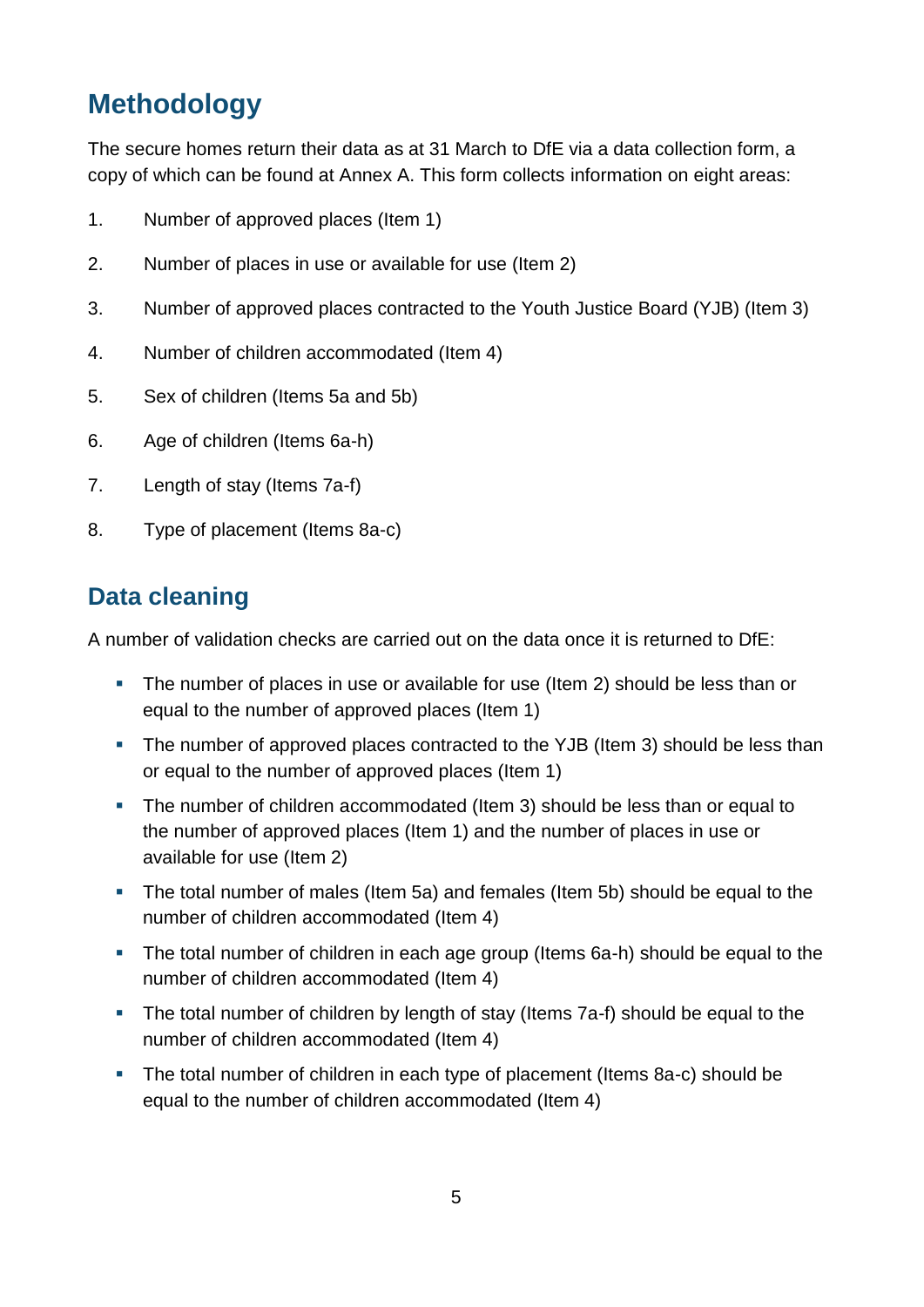We also check where the number of places available is less than the number of places approved what the reason for this is. This can be for a number of reasons, for example, refurbishment, staff sickness, implementing new processes and procedures.

Data is also compared to previous years to ensure there are no unusual changes.

In addition to the above we also make checks against other related publications:

- *[Ofsted's Official Statistics on Children's Social Care Providers and Places:](http://www.ofsted.gov.uk/resources/official-statistics-childrens-social-care-providers-and-places)* This includes data on the maximum number of places a provider may offer at any one time. Secure children's homes are one of a number of types of provider that they cover. We check the number of approved places (Item 1) in our collection against the maximum number of places for each of the secure children's homes in England reported by Ofsted. Ofsted's data is published annually in July (previously in November and May). We check against their data which will be published in July which covers data at 31 March at the link above.
- *[Ministry of Justice Youth Custody Data:](https://www.gov.uk/government/publications/youth-custody-data)* The Ministry of Justice publishes monthly statistics on children and young people within secure children's homes (SCHs), secure training centres (STCs) and young offender institutions (YOIs). We compare the total number of children detained or sentenced and placed by the Youth Justice Board (Item 8a) and those remanded (Item 8b) in our collection against the March monthly total for secure children's homes at the above link.

<span id="page-5-0"></span>For more information on related publications please refer to the accompanying quality and uses document which is available on the publication webpage.

#### **Data processing**

Once all secure children's homes have submitted their data and the validation checks listed above have been carried out, the data is collated into one spread sheet ready for analysis.

## <span id="page-5-1"></span>**Production of Statistical First Release**

The SFR contains 3 tables:

**Table 1:** Places approved and children accommodated in secure children's homes at 31 March by gender, age, length of stay and type of placement (numbers and percentages), England and Wales, 2010 to 2015.

**Table 2:** Places approved and available, and children accommodated at 31 March by individual secure children's homes (numbers and percentages), England and Wales, 2010 to 2015.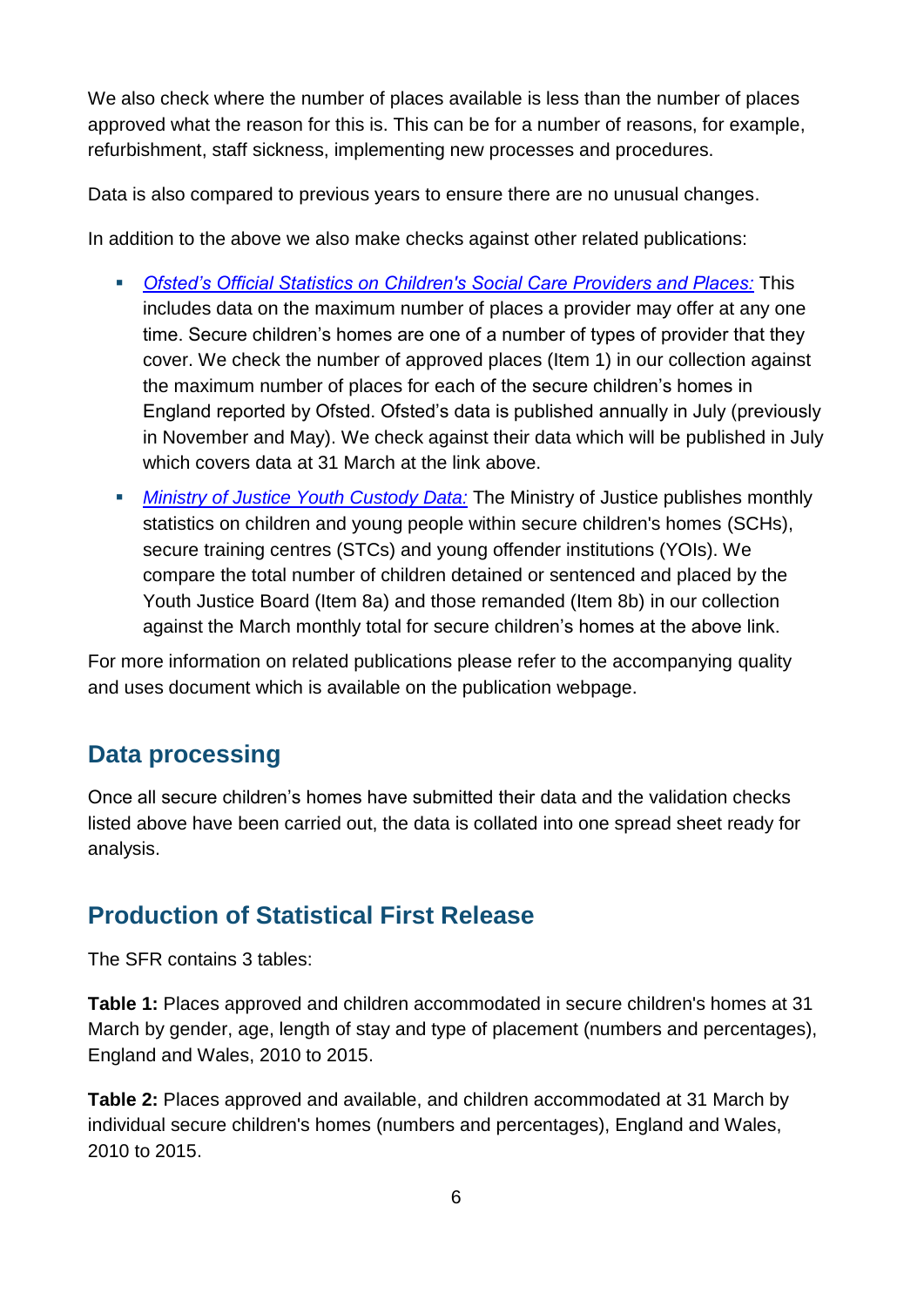**Table 3:** Places approved and children accommodated in secure children's homes at 31 March by gender, age, length of stay and type of placement (numbers and percentages), England, 2010 to 2015.

Data in tables 1 and 2 cover secure children's homes in England and Wales. Table 3 covers secure children's homes in England only. Table 2 is the only table to contain home-level information. Data is taken directly from the data collection form. Additional calculations are made to form the percentages shown in the tables.

When reviewing the tables, please note the following:

| We preserve<br>confidentiality | The Code of Practice for Official Statistics requires we take<br>reasonable steps to ensure that our published or<br>disseminated statistics protect confidentiality.                                                                                                                                                                                                                                                                                                                                                        |
|--------------------------------|------------------------------------------------------------------------------------------------------------------------------------------------------------------------------------------------------------------------------------------------------------------------------------------------------------------------------------------------------------------------------------------------------------------------------------------------------------------------------------------------------------------------------|
| Suppressed<br>numbers          | Numbers between 1 and 5 inclusive, or a percentage based<br>on a numerator between 1 and 5 inclusive have been<br>replaced by an 'x'. To protect the suppressed number,<br>secondary suppression may be required in some cases.<br>Whenever it would be possible to calculate the value of a<br>suppressed number by means of simple arithmetic, the rule<br>applied in these circumstances would be to suppress the next<br>smallest data item. This suppression is consistent with the<br>Departmental statistical policy. |
| Percentages                    | Percentages are displayed to the nearest whole number but<br>where the numerator is between 1 and 5 inclusive, they have<br>been suppressed as described above. Due to rounding it is<br>possible that the sum of the category percentages may not<br>always total 100%.                                                                                                                                                                                                                                                     |
| Zeros                          | Where any number is shown as zero (0), the original figure<br>submitted was zero.                                                                                                                                                                                                                                                                                                                                                                                                                                            |
| Symbols                        | A dot has been used to signify where data is not applicable.                                                                                                                                                                                                                                                                                                                                                                                                                                                                 |
| Small numbers                  | Note that in this collection we are dealing with relatively small<br>numbers and so percentages are volatile. Also, this is a<br>snapshot at the 31 March each year and there will naturally<br>be a certain level of fluctuations in the data over time.                                                                                                                                                                                                                                                                    |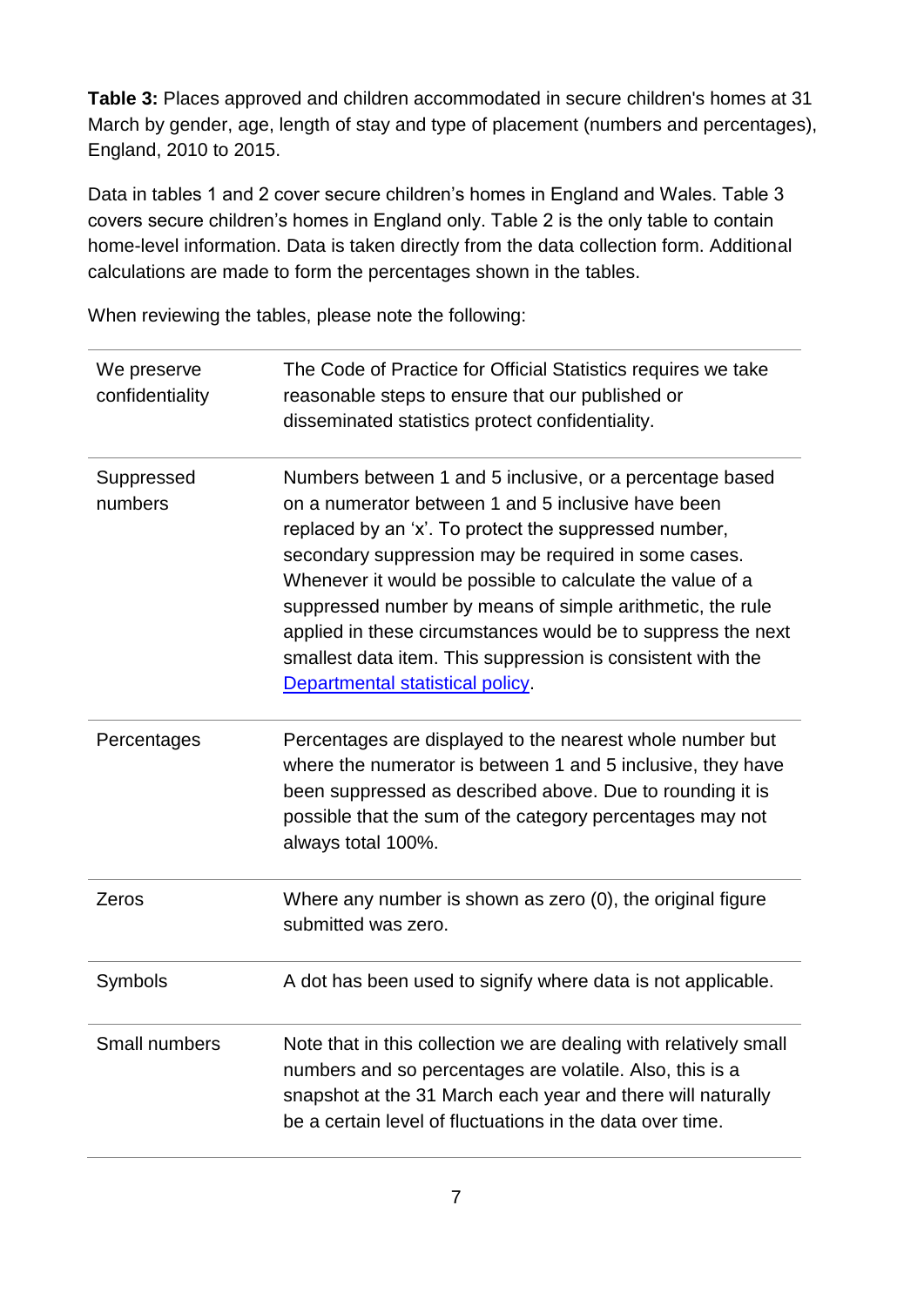# <span id="page-7-0"></span>**Process Map**

The process map shown in Figure 1 covers the end to end process of the secure accommodation return, from data collection through to publication of the SFR.

### **Figure 1: Overview of end to end process of Secure Accommodation collection and publication**

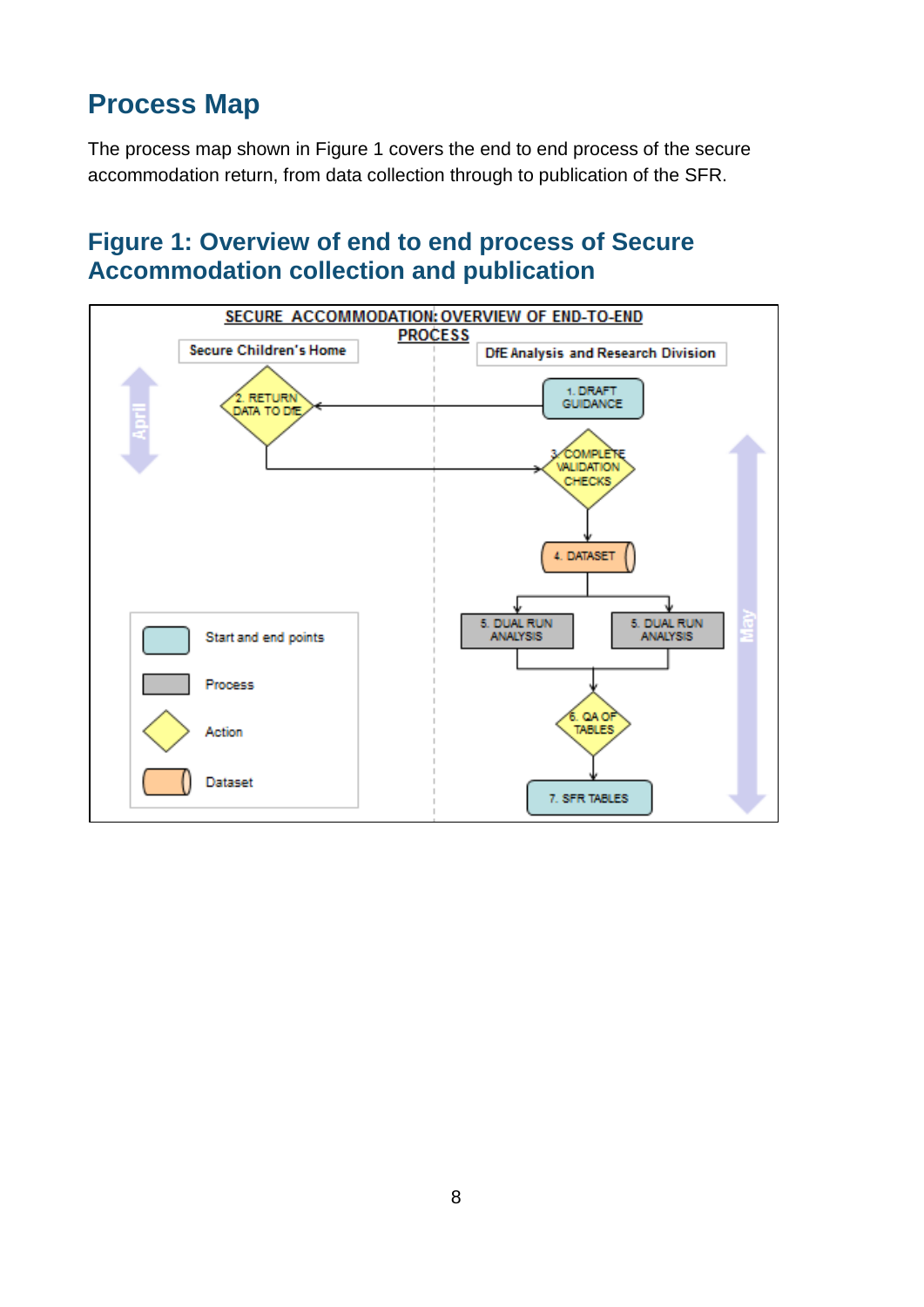## <span id="page-8-0"></span>**Annex A: Secure Accommodation Data Collection Form**

Department for Education Children Accommodated in Secure Children's Homes 31 March 2015 Secure Accommodation Return (SA1)

Each item of this return refers to the position at 31 March 2015



\*Please record the basis that applies at 31 M arch 2015, not on entry.